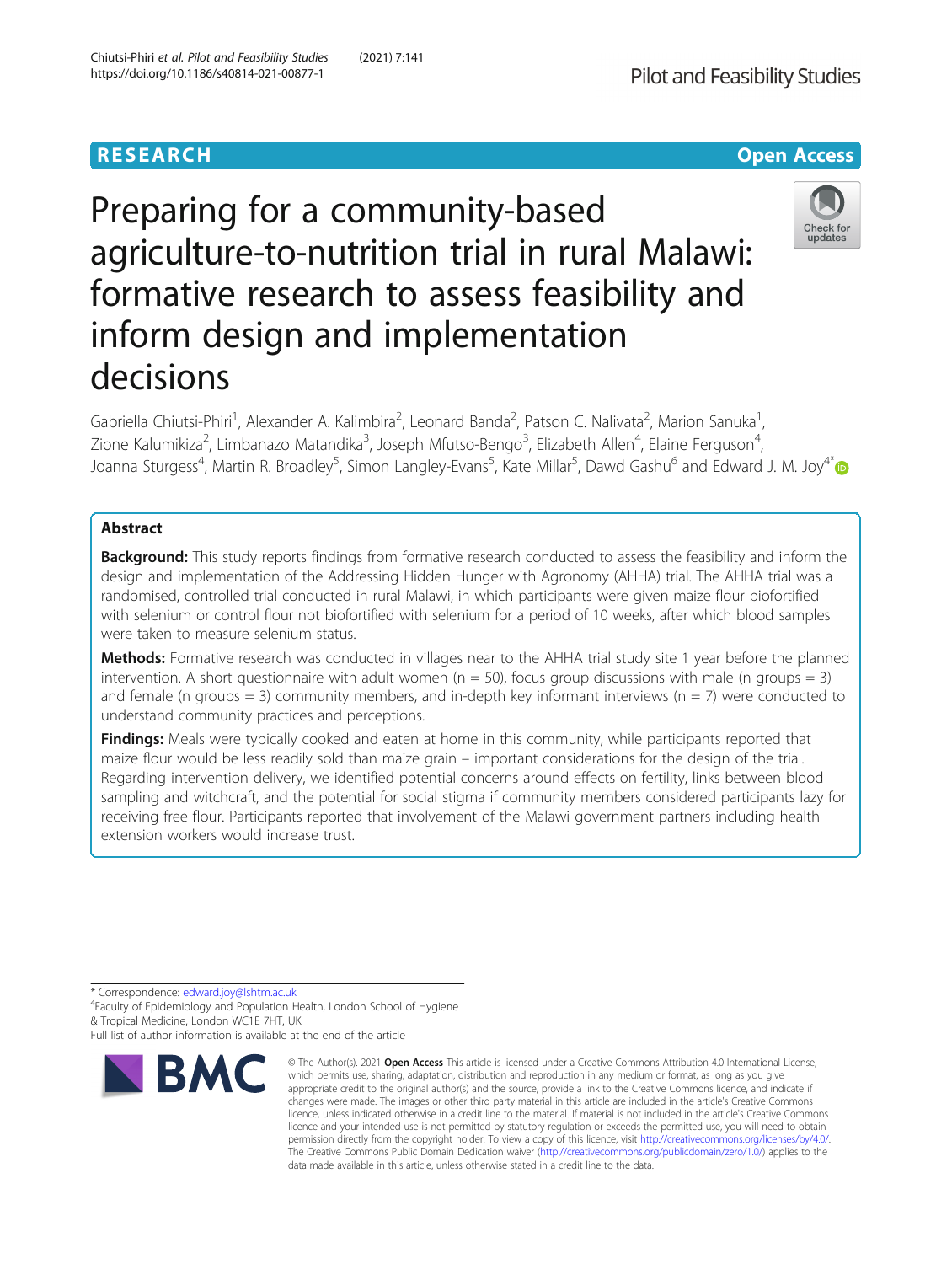Interpretation: Following the formative research, the AHHA trial appeared feasible. However, community sensitisation would be essential to address potential fears and concerns; effective sensitisation would support recruitment and treatment adherence, and would protect the safety and wellbeing of participants and researchers. People in positions of authority and trust including village headmen, religious leaders, health and agriculture extension workers, and community care groups should be involved in community sensitisation.

Keywords: Biofortification, Community-based trials, Formative research, Community sensitisation

# Key messages regarding feasibility

What uncertainties existed regarding the feasibility?

Would participant households in the AHHA trial be willing to receive and consume the trial maize flour in place of their own flour? How could the trial team improve acceptability and reduce the risk of households sharing or selling the trial flour? Would participants be willing to provide blood samples?

• What are the key feasibility findings?

Households would be willing to receive and consume the trial flour in place of their own, and limiting sharing with other households is also feasible. However, clear communication of the importance of consuming the flour within the household will be required. Also, community sensitisation will be required to improve acceptability and address potential fears, concerns and rumours regarding consumption of the flour and provision of blood samples.

• What are the implications of the feasibility findings for the design of the main study?

A trial design with households randomised to treatment (rather than a cluster design) was considered feasible. Extensive community sensitisation would be required to ensure the acceptability of the trial intervention and blood sampling. The sensitisation process should involve influential and trusted members of the community including health extension workers and village head men. Members of the community should also be invited to see the maize under production and processing, to increase trust in the flour.

# Introduction

# Background

Formative research aids in the design and delivery of successful trials. Formative research is particularly valuable where the intervention is complex or is implemented in a challenging context  $[1, 4, 8, 14]$  $[1, 4, 8, 14]$  $[1, 4, 8, 14]$  $[1, 4, 8, 14]$  $[1, 4, 8, 14]$  $[1, 4, 8, 14]$  $[1, 4, 8, 14]$  $[1, 4, 8, 14]$ . This study reports the findings from formative research conducted in preparation for a community-based trial that was successfully carried out in rural Malawi—the Addressing Hidden Hunger with Agronomy (AHHA) trial [[10\]](#page-10-0). The AHHA trial aimed to determine the efficacy of addressing selenium deficiency in rural Malawi through consumption of agronomically biofortified maize flour. Agronomic biofortification is the process of enriching edible crops through application of micronutrient fertilizers [[16](#page-10-0)].

#### Selenium deficiency in Malawi

Micronutrient deficiencies, also known as 'hidden hunger', are widespread in Malawi. Selenium is an essential micronutrient for human nutrition [[9,](#page-10-0) [17](#page-10-0)]. In a recent Malawian national survey, 63% of women of reproductive age had suboptimal plasma selenium concentrations [[15\]](#page-10-0). Deficiency of selenium may impair thyroid and antioxidant function, and cognitive development in children [\[5](#page-10-0), [7\]](#page-10-0). Agronomic biofortification may be a costeffective strategy to address selenium deficiency in Malawi [[3,](#page-10-0) [11\]](#page-10-0); however, there is a global evidence gap in the efficacy and effectiveness of agronomic biofortification for alleviating micronutrient deficiencies [[6](#page-10-0)].

# The AHHA trial and formative research

The AHHA trial was a pragmatic, community-based trial, in which 180 women of reproductive age and 180 school-aged children were recruited, and households were randomised to one of two arms [\[10\]](#page-10-0). One arm received maize flour enriched with selenium (intervention), while the other received maize flour not enriched with selenium (control), with flour distributed at centralised points in participant villages for 10 weeks. The primary outcome was selenium status measured in blood serum, and blood samples were taken from participants at baseline and endline. The trial was successfully implemented in rural Kasungu District, Central Region, Malawi, with high recruitment rates and adherence and low loss to follow-up.

Twelve months prior to the AHHA trial intervention, formative research was conducted nearby to the trial study area to assess the feasibility of the trial. The current paper reports the findings of this formative research and how this informed the design and implementation of the trial.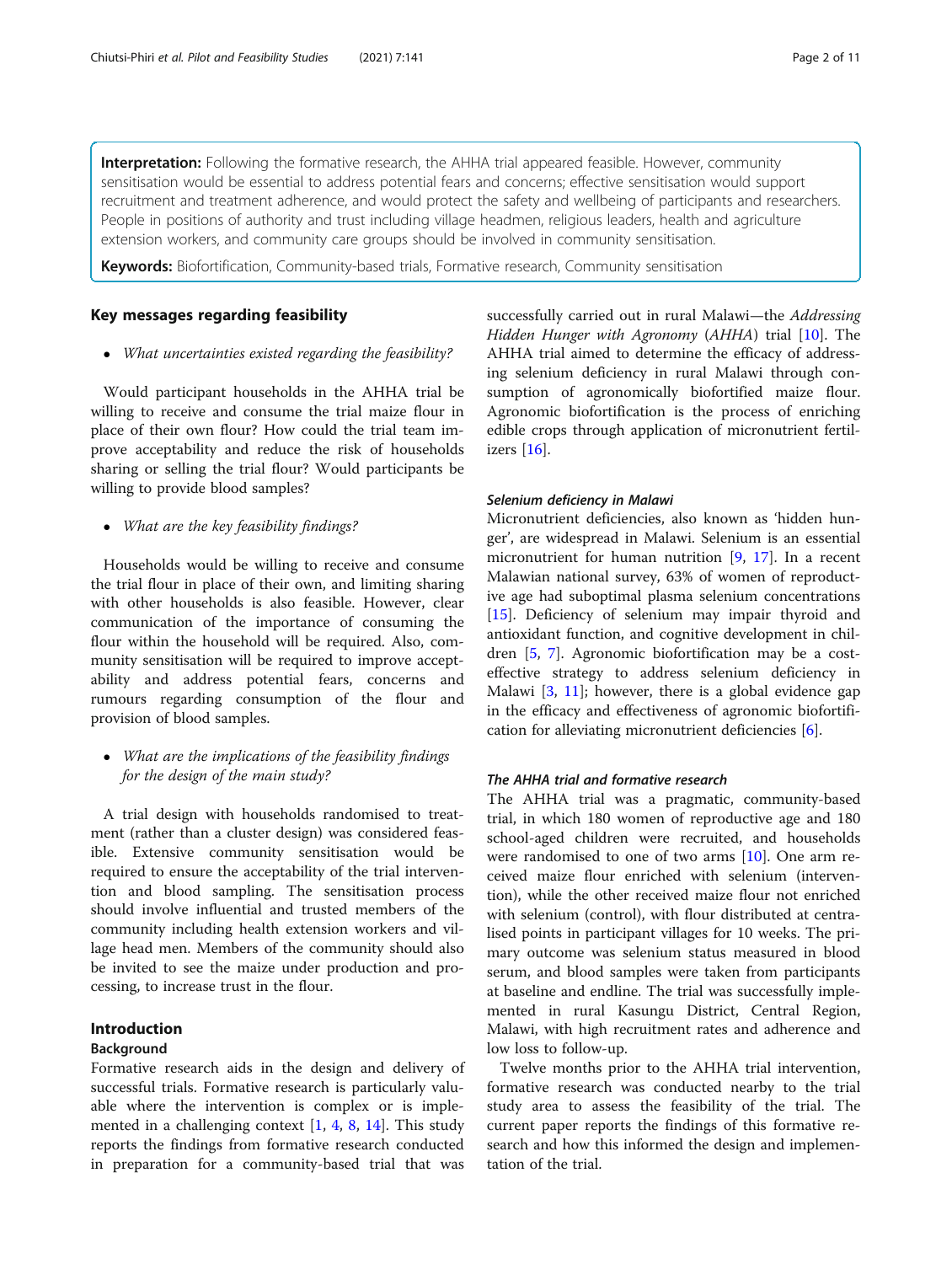# Methods

# Prior identification of risks

Prior to the formative research, a trial design was proposed in which participant households were randomly allocated to treatments, receiving either intervention or control maize flour. The trial study team identified a set of questions that needed to be answered to confirm that the trial design was feasible and to inform trial delivery:

- 1. Should maize be distributed as grain or flour? If flour, should it be whole grain (*mgaiwa*), partially refined (granmill), fully refined (woyera), or composed mainly of maize husks (madea)?
- 2. Would participants and their household members be willing to consume distributed maize in place of their own? What steps should be taken to increase acceptability and adherence?
- 3. Would distributed maize be consumed or would it be sold/traded?
- 4. To what extent do households share maize, and would this substantially affect the exposure to the biofortified flour or lead to contamination between treatment arms? What steps could be taken to reduce inter-household sharing?
- 5. Would participants be willing to provide blood samples? What steps should be taken to increase acceptability?
- 6. Would participants face stigma from other community members or from those outside the study area, for example due to receiving free maize flour or due to providing blood samples?
- 7. Which community members should be involved in supporting the trial, in representing the community, and in raising or addressing community concerns? How should these community members be involved?

#### Study area

The formative research took place among five villages in a rural community in Chambwe sub-Traditional Authority in Chilowamatambe Traditional Authority (TA), in Kasungu District in the Central Region of Malawi. Chambwe sub-TA is in the same extension planning area (EPA) as Wimbe TA where the AHHA trial was conducted. The EPA is the most decentralised office through which agricultural extension services are provided. A list of villages ( $n = 96$ ) in the study area was obtained from the EPA from which five villages were randomly selected. The area is characterised predominantly by subsistence farming, alongside smallholder and estate tobacco production. The formative research was conducted approximately 30 km from the proposed AHHA trial study area, providing a relevant population while avoiding influencing potential trial participants.

# Study design

Formative research was conducted 12 months prior to the AHHA trial start date. Mixed methods research was chosen to provide a deeper understanding of community practices and perceptions of the proposed trial, including any concerns participants would have with consuming the trial flour or providing their blood samples. A short questionnaire was conducted with adult women, six focus group discussions (FGDs) were conducted with adult men (n groups = 3) and adult women (n groups = 3), and seven in-depth key informant interviews (KIIs) were conducted with influential members of the community. The KIIs provided another perspective on the potential challenges of delivering the trial and helped the research team identify strategies to resolve these challenges.

#### **Eligibility**

Inclusion criteria were as follows: Questionnaires:

- Adult women aged 20–45 years
- Residents of the study area
- Non-pregnant (self-reported)
- Willing and able to provide consent

# FGDs:

- Adult men or women aged 20–45 years
- Residents of the study area
- Willing and able to provide consent

#### KIIs:

 Adult males or females who held relevant influential roles and responsibilities in the community and who consented to participate

Exclusion criteria were as follows: FGDs:

• Community leaders

Inclusion criteria for questionnaire participants were similar to those subsequently used for the AHHA trial, which would assess the efficacy of consuming biofortified maize flour for alleviating selenium deficiency in adult women and children. Focus group discussions were conducted with women and men since we recognised that support for the trial, including willingness to receive and consume flour, would be required from all adults within a household and in the wider community. Community leaders were excluded from FGDs to avoid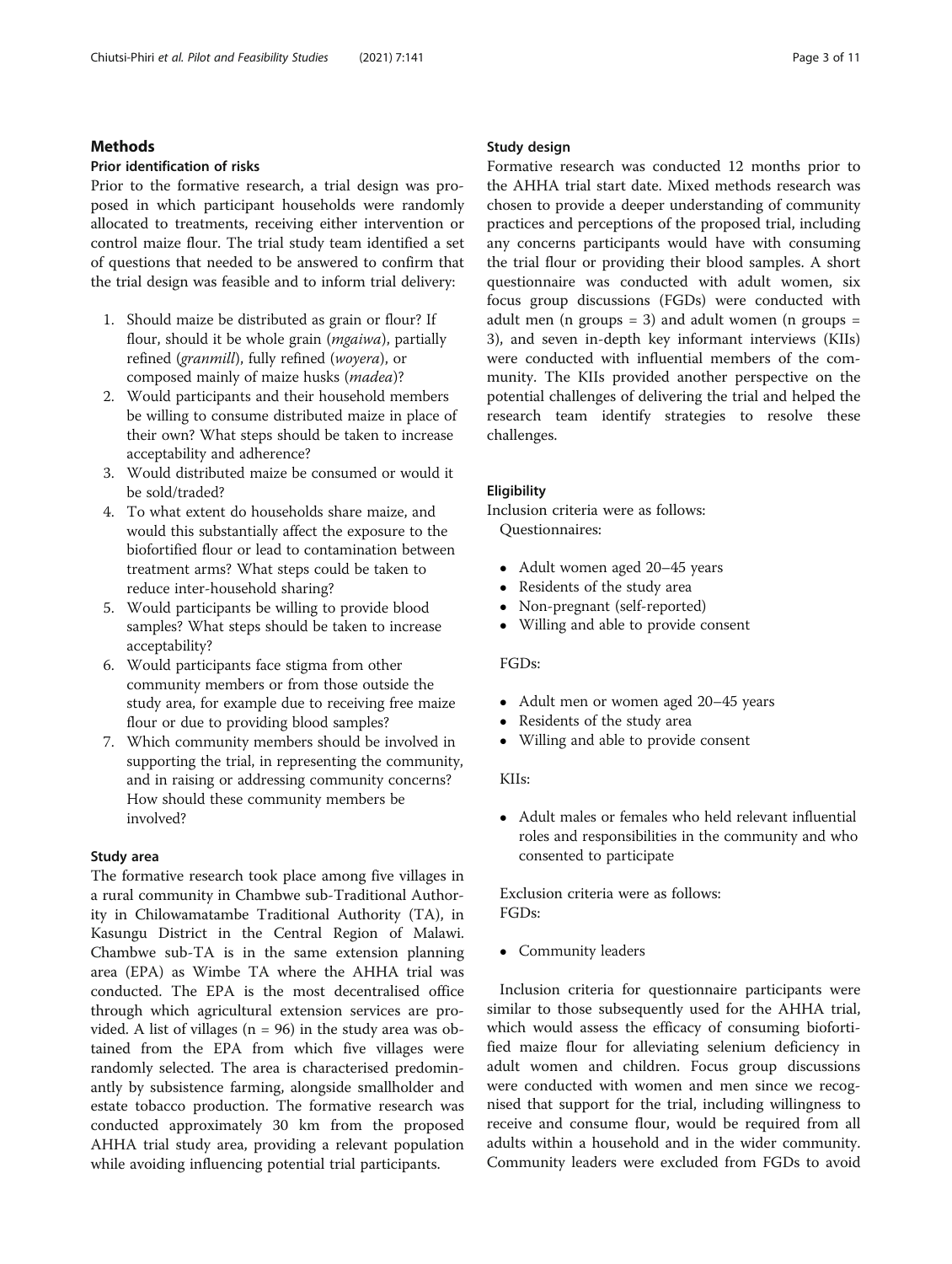imbalances of social status that might make other participants reticent to speak up.

#### Recruitment

For questionnaires, 50 participants were randomly recruited from the five participating villages, with 10 participants per village. The FGDs were conducted in three of the five villages only, with two FGDs per village—one with male participants and the other with female participants. Villages were selected on a convenience basis following guidance from the local agricultural extension office. Each focus group consisted of 8 participants. Separation by gender was considered appropriate in this context, where responses around willingness to consume the trial flour, provision of blood samples and trust in community members were considered likely to differ by gender. To sample participants within villages, the agricultural extension worker communicated with the village headmen who called residents to meet at a central place within the village. The research team briefed the community members on the objectives of the formative research and on the random selection process for participant recruitment. The random sampling was conducted publicly to ensure that community members understand that there was no bias in selecting participants. As such, the researchers prepared small pieces of paper, some with numbers. The papers were rolled up such that the numbers were not visible. The papers were tossed in a plate and the community members were asked to pick one paper from the plate without replacement. Individuals who picked a paper with a number were selected for FGDs. The exercise was repeated to select participants for questionnaires.

Interviewees for the KIIs were identified by the study researchers based on their experience working in the area, and subsequently through snowball sampling based on recommendations made by KII participants. The key informants (KIs) were a district nutrition officer, a district information officer, agriculture and health extension workers, a village chief, a primary school head teacher and a non-governmental organisation (NGO) officer involved in nutrition and food security activities in the district. The village headman was resident in the study area, while others were individuals who work with the community in their professional roles.

# Tool development

The research team initially developed the questionnaire and FGD guide in English. The tools were then translated to Chichewa and then back-translated to English by an independent translator to confirm its meaning was the same as the original (Additional Files [1](#page-9-0) and [2](#page-9-0)). The Chichewa tools were subsequently piloted and refined before use in the field. The KII questionnaire was developed in English and translated to Chichewa by the research team (Additional File [3\)](#page-9-0).

# Data collection

Short questionnaires were conducted with adult women in participants' households by trained research assistants using electronic data capture on tablets via Open Data Kit [[2](#page-10-0)]. Each questionnaire took approximately 30 min to complete.

The FGDs were conducted in locations free from distractions, such as church buildings or school blocks. Separate FGDs were held with adult men (n groups = 3) and women (n groups = 3). The FGDs, which lasted between 35 and 65 min, were facilitated by one Research Assistant, while another observed and took notes on themes emerging from the FGDs. The facilitator and observer had experience in conducting qualitative research including FGD facilitation. Both had completed training prior to the fieldwork. The FGDs were audio-recorded.

In-depth KIIs  $(n = 7)$  were conducted by study investigators in English or Chichewa, depending on the preference of the participant. Interviews were conducted in a location free from distractions and took approximately 40 min to complete. Interviews were audio-recorded and later transcribed.

The questionnaire and FGD data collection happened in parallel over a period of 3 days. The KIIs were conducted sequentially, with informants identified and recruited based on findings from the FGDs and from previous KIIs, and were conducted over a period of 5 days.

#### Data analysis

The questionnaire data were analysed using descriptive statistical analysis in STATA (version 15; StataCorp, TX, USA). The FGDs (all in Chichewa) and KIIs (six in English, one in Chichewa) were transcribed verbatim soon after data collection. Chichewa transcripts were translated into English by study authors (GCP, MS). Thematic analysis of transcripts was conducted in MAXQDA (version 18; VERBI Software GmbH, Berlin, Germany) using a deductive approach with themes linked to the pre-identified trial risks (see above). Coding was done using a code tree. The findings from men and women were presented separately. Quotes were drawn from FGDs and KIIs to support the interpretation of findings.

# Ethics

Written consent was obtained from all participants prior to recruitment. Participants were provided with a printed participant information sheet in English or Chichewa, depending on their preference, and this was read aloud to ensure comprehension. Participants were asked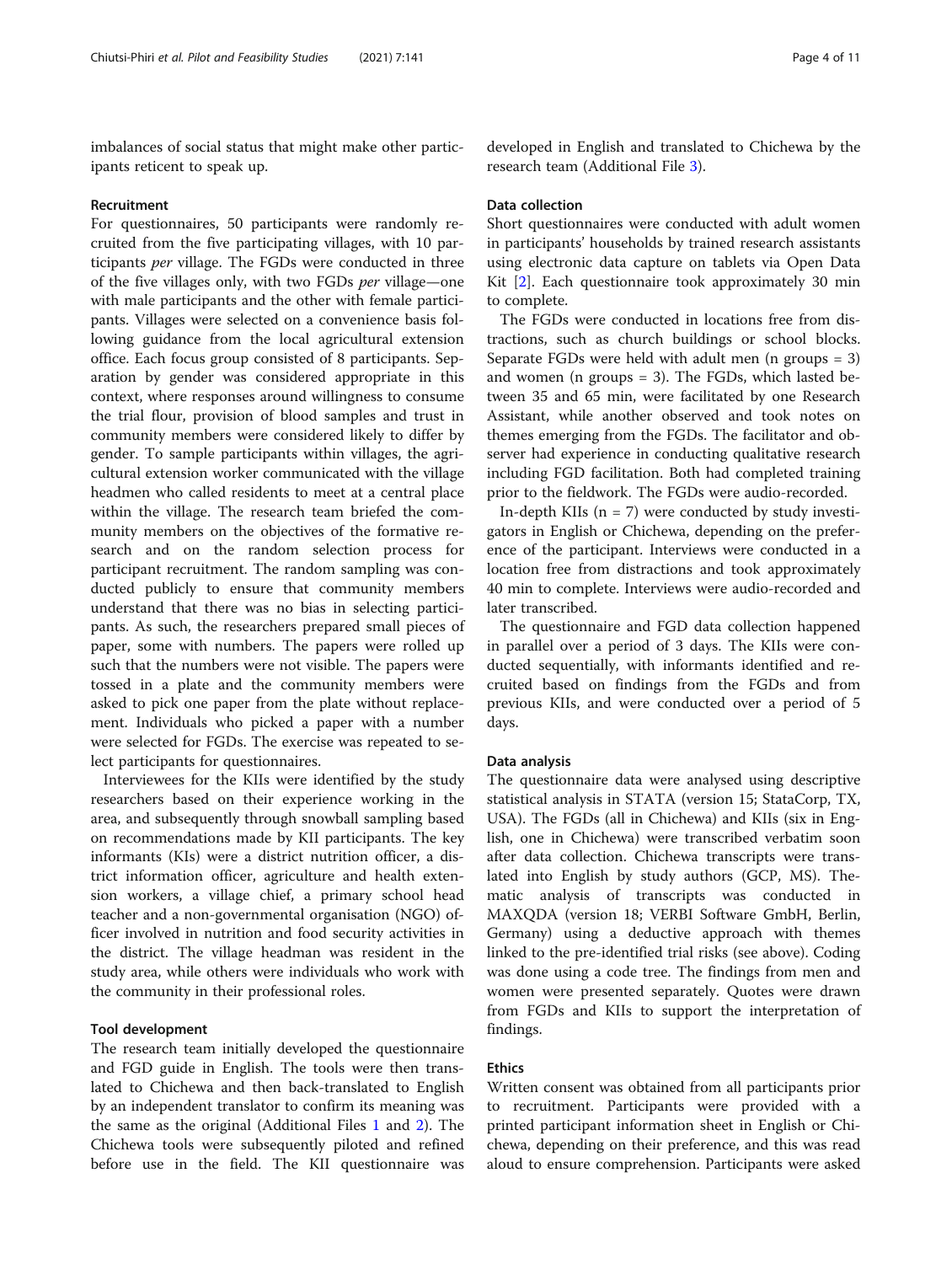to complete the consent form upon voluntary agreement to participate in the study. For illiterate participants, participants completed the informed consent sheet by using a thumb print with a signature provided by a witness. The witnesses were literate adults from the study community and independent of the study researchers. Witnesses were present during the whole informed consent process. Consent forms, data forms and transcripts were labelled with unique, anonymous participant IDs. Participants were compensated for their time with mobile phone vouchers at a value of MWK500 per participant. Prior to commencing any data collection, the facilitator reminded the participants of the following: purpose of the research, the expected duration of the questionnaire/ FGD/interview, that FGD sessions/interviews would be audio-recorded, and that participants would receive the same compensation for their time even if they left the study at any point. All participants were asked to confirm that they were happy to proceed.

Participants were not coerced to engage in the study activities, and they were assured that they would not face any disadvantages if they withdrew their participation in the study at any time. Participant ID codes were used to maintain anonymity, and potentially identifying information was excluded from transcripts. Confidentiality of the data and the privacy of participants were respected at all times through use of passcode-protected tablets for data collection, and encryption and transfer of data from tablets to secure cloud storage on a daily basis. The study was reviewed and approved by research ethics committees at the College of Medicine, University of Malawi (reference P.05/18/2393) and the London School of Hygiene & Tropical Medicine, UK (reference 15730).

#### Results

# Questionnaire findings

A total of 50 questionnaires were completed with 10 per village. The responses to questions 1 to 4 (Additional File [1\)](#page-9-0) were used in the design of dietary data collection tools and are not reported here.

In terms of maize flour type, 35 households (70%) were planning to consume woyera (refined flour), 14 (28%) were planning to consume granmill (partially refined flour), 10 (20%) were planning to consume *mgaiwa* (whole meal flour) and zero households planning to consume *madea* (maize bran) in the following month. However, when participants were asked hypothetically which type of maize flour they would most like to receive as a gift, more selected granmill (52%) than woyera (36%). Potential reasons are explored in the FGD findings. Mgaiwa and *madea* were less popular (Table 1).

In the questionnaire, 8 out of 50 participants reported eating *nsima* outside the household the previous day, of whom two reported it was at church gatherings, while Table 1 Number (%) of participants reporting mgaiwa, granmill, woyera and madea preparations of maize flour as their preference, were they to receive this as a gift. Mgaiwa flour is unrefined, granmill is partly refined (bran removed), woyera is fully refined and madea is bran only

|                     | Mgaiwa  | <b>Granmill</b> | Woyera  | Madea   |  |
|---------------------|---------|-----------------|---------|---------|--|
| 1 (most preferred)  | 6(12)   | 26 (52)         | 18 (36) | 0(0)    |  |
| $\mathcal{P}$       | 20(40)  | 15 (30)         | 15 (30) | 0(0)    |  |
| 3                   | 23 (46) | 8(16)           | 16 (32) | 3(6)    |  |
| 4 (least preferred) | 1 (2)   | (2)             | 1(2)    | 47 (94) |  |

others did not report a special occasion. Five participants gave away flour, and 6 participants received flour as a gift (Table [2](#page-5-0)).

The estimated amounts of flour given away or received as a gift ranged from  $< 1$  kg to  $> 20$  kg and 1 kg to  $> 20$ kg, respectively. Nevertheless, the questionnaire results also indicated that the exchange of flour occurred with similar frequency with a household outside the village as within it. Similarly, for 3 out of 8 cases where meals were consumed outside the household, this occurred outside the village or at a restaurant. Thus, a cluster design for the AHHA trial in which villages (rather than households) were assigned to treatment would likely reduce but not completely avoid contamination of treatments between trial arms.

No participants expected to receive free flour as part of any food distribution programme over the next 2–3 months.

The majority of participants stored their maize flour in sacks  $(n = 39)$ , while others reported using plastic buckets and cloths.

No participants reported using at-home fortification or taking micronutrient supplements. Only one participant reported use of micronutrient supplements in their household (vitamin A, by a child aged 5–10 years).

# Focus group discussions and key informant interviews

Three FGDs were conducted with adult men and three FGDs with adult women. In addition, seven in-depth KIIs were completed. Following transcription of FGDs and KIIs, a code tree was developed, and quotes were categorised (Table [3](#page-5-0)).

#### Flour consumption

The most appropriate type of flour to distribute was explored in FGDs and KIIs. Participants noted:

"It should be granmill because you can cook porridge as well." (FGD F1)

"Granmill is okay because it will cater for all the meals." (FGD F1)

The potential issue of households eating maize flour outside the home was also explored in the FGDs and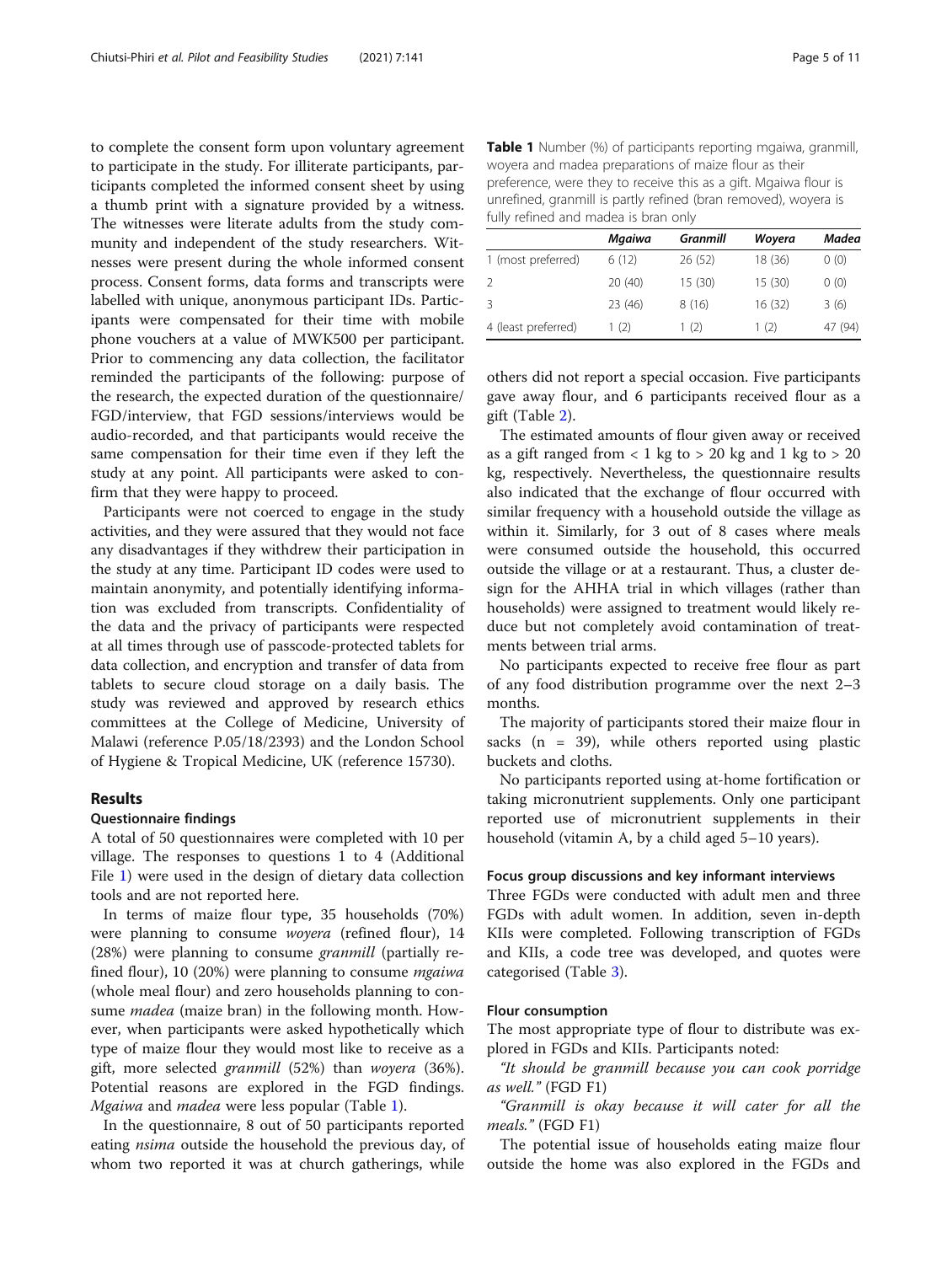|                                              | Consumed <i>nsima</i> outside household | Received maize flour gift | Gave away maize flour |
|----------------------------------------------|-----------------------------------------|---------------------------|-----------------------|
| Did not occur                                |                                         | 44                        |                       |
| Occurred: with household in the village      |                                         |                           |                       |
| Occurred: with household outside the village |                                         |                           |                       |
| Occurred: restaurant                         |                                         |                           |                       |

<span id="page-5-0"></span>Table 2 Among questionnaire participants ( $n = 50$ ), the number that consumed nsima outside the home, received a gift of maize flour or gave away maize flour on the previous day

KIIs. Participants suggested that eating at home as a family unit is most common:

"These days each family eats on their own." (FGD M3) "It's rarely that we share with our neighbours." (FGD F3)

"The eating of food from other houses cannot be much. Maybe not very often, it can be once or twice a month, it's not every day…it is different from the past. In the past, women used to come together, several households come together with plates of food. But nowadays things are changing, so the owner of this house is supposed to eat in this house." (KII, Agricultural extension worker)

Participants suggested that, if they were receiving maize flour as part of a trial, they could give their own flour instead of the study flour for special occasions such as weddings, funerals or church gatherings:

"We will get the flour from our fields that we have kept." (FGD F1)

"We cannot share [the trial flour] because this will be specific for a purpose. Probably we can give the maize flour that we grow." (FGD M1)

Several FGD participants raised the issue of guests, and that it would not be culturally appropriate to cook a different type of flour for guests:

"It is wrong to cook and eat for the family and prepare another for the visitor. The visitor will think we have poisoned the food. The visitor will not be comfortable to eat the nsima unless we eat together." (FGD F2)

"…when we have the visitor, they will have to eat the same flour." (FGD F1)

There was a risk that participants would simply sell the trial flour. However, the FGD participants noted:

"Selling things that you have been given it's not good. We sell things that we have worked for." (FGD M1)

"It's better we sell what is ours, than what we are receiving because that may compromise the study." (FGD  $F1)$ 

The qualitative results supported the provision of maize flour rather than maize grain because maize flour is less likely to be sold than grain.

"…people here will be surprised to see you selling the flour. It's in town where we see people selling flour." (FGD M2)

"The only year when I saw people selling maize flour was the year when there was hunger the whole country. Then people were indeed selling maize flour. There's no one who can bring maize flour on the market and expect people to buy." (FGD M3)

However, distribution of flour rather than grain would not eliminate the risk of selling:

"It's better off to give them flour unlike the actual grains, but still we should anticipate some maybe going that far of selling, because I have seen even some people

Table 3 Focus group discussion and key informant interview code tree

| Main category                                                   | <b>General category</b>                    | Sub-category                                                                                                    |
|-----------------------------------------------------------------|--------------------------------------------|-----------------------------------------------------------------------------------------------------------------|
| Flour consumption                                               | Flour type preferences                     |                                                                                                                 |
|                                                                 | Location of flour consumption              |                                                                                                                 |
|                                                                 | Sharing / gifting / selling maize<br>flour |                                                                                                                 |
| Intervention perception                                         | Trust in actual maize meal content         | Family planning tool,<br>Benefits from the intervention                                                         |
|                                                                 | Trust in blood sampling                    | Actual purpose of blood sampling,<br>Amount of blood sample,<br>Who is going to draw blood samples and<br>where |
| How recipients/participants are perceived by wider<br>community | Jealousy                                   | Name calling ("Lazy")<br>Stigma                                                                                 |
| Community sensitisation                                         | The need for sensitisation                 |                                                                                                                 |
|                                                                 | The process of sensitisation               |                                                                                                                 |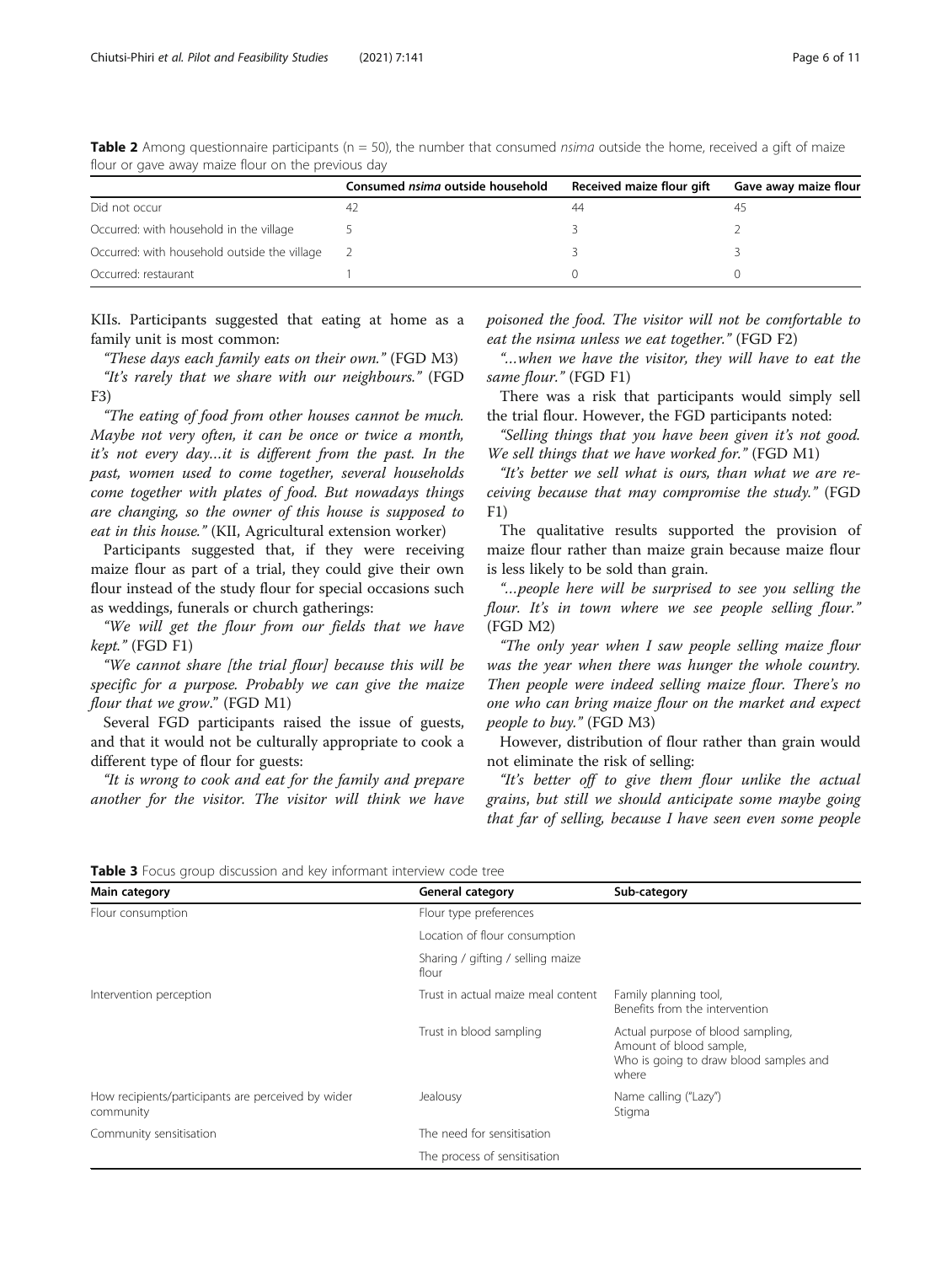selling the flour they have gotten from the hospital, the therapeutic flour for their child under the CMAM [Community Management of Acute Malnutrition] programme." (KII, District-level Nutrition Officer)

"They [the men who sell flour] put the flour in their trousers and when they get to the beer hall, they exchange with beer." (FGD F3)

"Sometimes it is us women, we have a problem, if our neighbour has no maize flour and she has money, we steal from our house and sell the maize, while the husband is away." (FGD F3)

"The maize flour we put in a bucket when we are going to draw water. Our husband thinks the bucket is empty yet there is maize flour which we are going to sell at the borehole to another woman." (FGD F3)

Involving the village chiefs in the process would potentially reduce risk of selling flour:

"In our village it is not possible [to sell maize] because when we harvest, we are called by the chief who addresses us. He advises us not to sell the maize because, like this year we did not harvest well so he would tell us not to sell the maize and to care for the food. Because of that we do not sell." (FGD F3)

## Intervention perception

Focus group discussion findings revealed the participants had mixed perceptions of the proposed trial. Most community members perceived potential benefits and motivation of the intervention (i.e., the receipt of free maize flour for 10 weeks).

"We will eat the trial maize flour because we don't have adequate maize flour in our houses". (FGD F2)

"They will give us free maize flour and we will know our nutritional status after blood test". (FGD M1)

Similar observations were made by key informants:

"The motivation [to participate] is food. If you give them food, they will be happy. That's the motivation." (KII, Agricultural extension officer)

Participation in previous research also seemed to influence their perception of the proposed trial:

"Most of the farmers have positive experience with research because they know that after the research those things will be implemented for their own benefit, so they welcome that." (KII, Agricultural extension officer)

On the other hand, some participants had reservations. The main areas of concern were (i) lack of trust in what will be added to the AHHA trial maize or maize meal, (ii) fears over the blood sampling routine, and (iii) concerns regarding negative social stigma.

Community perceptions of blood sampling were critical, because blood samples would be required in the AHHA trial to assess the intervention's impact on selenium status. Regarding blood sampling, some respondents felt that sampled blood might be used to assess the

prevalence of HIV in the area, whereas others were concerned about the amount of blood that would be collected. One of the respondents said:

"How much blood will be collected? Won't they test other diseases?" (FGD M1)

Another respondent said:

"We will provide blood samples once we know the required amount." (FGD F2)

Other concerns related to whether the blood samples would be used for non-health–related purposes. One of the respondents said:

"Maybe blood sampling has to do with Satanism." (FGD F2)

Another participant said:

"Once the child is sick, many will say; you are in the camp of Satanist; they fed you well to become fat so that they can kill you." (FGD F3)

On the other hand, most respondents indicated they were not concerned with the sampling of blood, as illustrated by the following quote:

"Blood sampling will not be a problem since you said you will only test nutrients in the blood." (FGD M1)

Another respondent said:

"Blood sampling will not be a problem since small amount of blood will be sampled." (FGD M3)

Community perceptions of the quality/safety of the flour and the researchers' intent in providing trial flour is critical because participants and other household members must be happy to consume the allocated flour. One of the major obstacles noted by participants was trust in the trial flour.

"…people will relate to anything they receive to be not real things, they will think that it is sort of fake" (KII, District-level Nutrition Officer)

Male (but not female) FGD respondents identified the risk that maize meal would be perceived as a family planning tool. In response to whether children would be allowed to eat the maize meal enriched with selenium, one respondent said:

"If the maize meal can make our children infertile then children will not be allowed to eat. But if it will make them healthy as indicated, then children will eat since they eat what parents eat." (FGD M3)

The observation was also noted by key informants:

"…they might think you are involving them in family planning." (KII, Health Surveillance Assistant)

Previous health-related programmes have identified similar issues when free items were distributed in the community:

"I will give you an example of the mosquito nets. So, government distributes mosquito nets to the people, and then the people say that these mosquito nets are there to make them…not to make them have babies…they affect fertility." (KII, District-level Information Officer)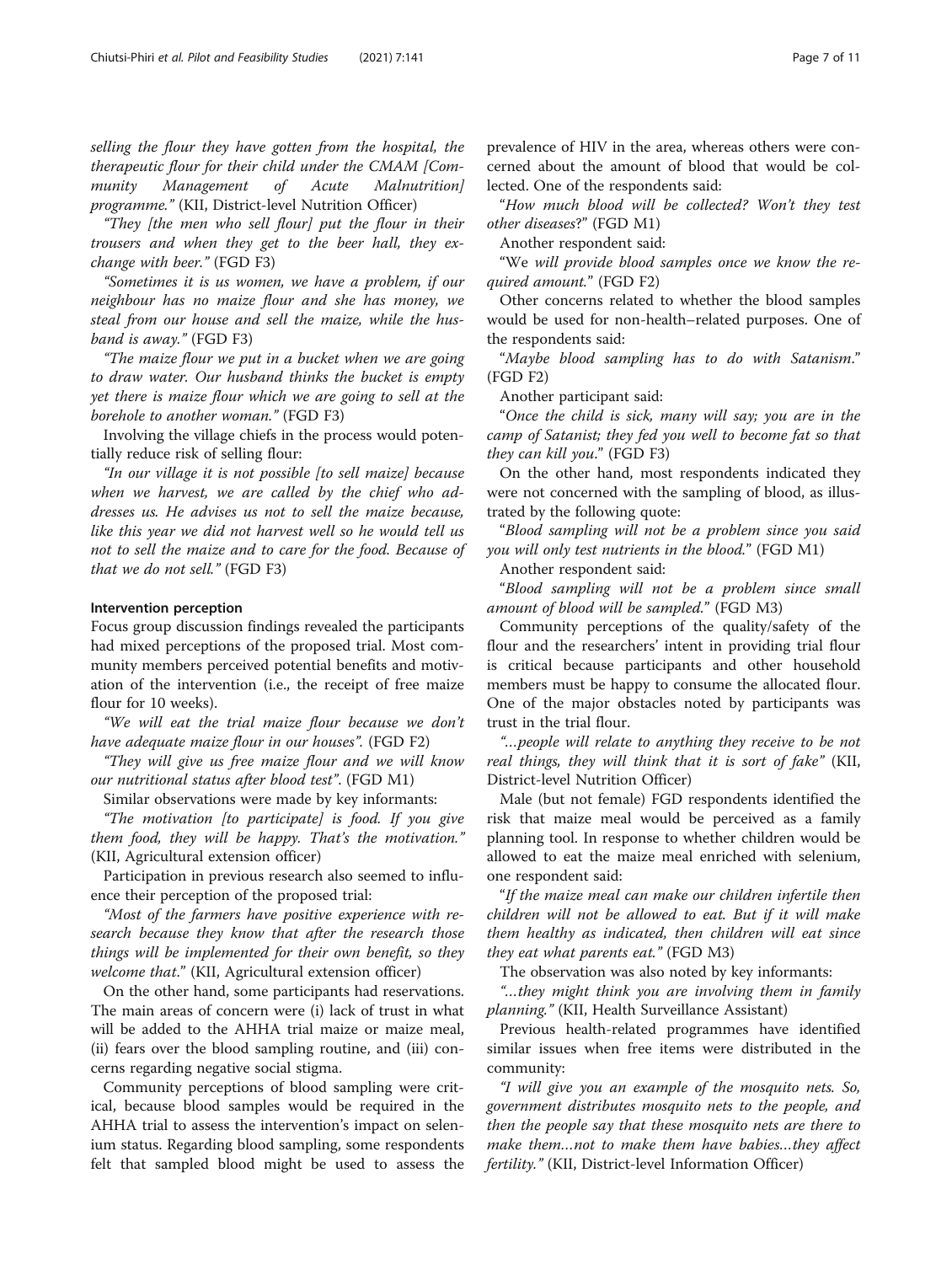Micronutrient programmes in Kasungu District have faced similar challenges:

"People were saying just don't go to the hospital because they have asked you to go…don't just give your children vitamin A, which is aimed at making future generations impotent." (District-level Nutrition Officer)

Despite these concerns, most respondents indicated that they would be willing to eat the maize meal provided if it was endorsed by government officials:

"Other people will eat the maize meal because they trust the recommendations by government." (FGD F1)

"We can eat the maize meal because we feel it is good for us since the government has approved it." (FGD F1)

Previous food distribution schemes caused upset in communities because so few households benefitted:

"There's been an outcry of course, and I remember at one point in time, the chiefs could not even manage to allow the partner to distribute the food, just because it has come little compared to the number that is supposed to benefit from that." (KII, NGO Nutrition Advisor)

When it was proposed that everyone will be receiving the flour, including the village chief, participants reported that this would likely reduce fear and suspicions:

"This is something very good because there will be no people complaining. If that is the case, then most people will be consuming the flour. Because they know that each and every one is consuming this flour. It's not strange flour." (KII, Agricultural Extension Officer)

The timing of the flour distribution was also discussed:

"If you change the months, maybe starting in the lean period, it will also be taken as relief food." (KII, District Information Officer)

# How recipients/participants are perceived by wider community

Concerns were raised about the social stigma associated with receiving free food. Some community members felt people outside the study area would stigmatise the beneficiaries (partly because of jealousy):

"Community members talk a lot about free food. Sometime back, people received free maize; they nicknamed them as lazy people." (FGD M1)

A similar observation was noted by key informants based on their experience of food distribution programmes:

"Of course, the ones who were not receiving [food distributions], they were maybe just jealous…so that's why they were calling them 'Manjalende' [lazy people who can't feed themselves]." (KII, District-level Nutrition Officer)

And:

"[Those who did not receive the food distribution] were calling them 'Manjalende', it's like the people were just waiting for free food." (KII, District-level Information Officer)

However, this concern was not universally shared:

"…the neighbouring village would be talking, saying 'oh those people they are very lucky'… they cannot talk negatively, this is food. They would just admire. They can just appreciate that their friends are very lucky." (KII, Health Surveillance Assistant)

# Community sensitisation

The results of the formative research underscored the importance of community sensitisation. Good sensitisation—appropriate communication conducted by the right people—would be essential to overcome negative perceptions.

"…every new thing it's received with some doubts. People talk because there's no information. If people have information and have everything, it clears out those misconceptions." (KII, District Information Office)

Sensitisation would be important to garner community support for the trial:

"The first thing is sensitisation. You can sensitise them, there after we shall be working hand-in-hand together with them." (KII, School head teacher)

With good sensitisation, participants would be more likely to consume the flour:

"I don't think rejecting [the flour] can happen, first of all there has to be strong community mobilisation, people they have to be sensitised fully, why that is being done." (KII, District-level Nutrition Officer)

Sensitisation was important to address negative perceptions and fears related to blood sampling.

"They can't raise issues if people can be sensitised before…They must know that our friends are going there for this, we were told about this, so that's why these women are going over there." (KII, Health Surveillance Assistant)

"…because blood sometimes can be a delicate thing in our African culture, but if they understand why you are doing that, I don't think there can be a problem." (KII, District-level Nutrition Officer)

Several key informants noted the importance of involving Health Surveillance Assistants in the sensitisation process. Their support was important to gain trust in blood collection:

"…people are [used to] giving blood samples to detect malaria. You know the Health Surveillance Assistants, they go and collect samples of blood… so the HSAs should be there to tell the people and answer their questions." (KII, Agricultural Extension Officer)

The health surveillance assistants (HSAs) also provide an important point of contact with the communities, helping to direct sensitisation efforts and addressing particular concerns: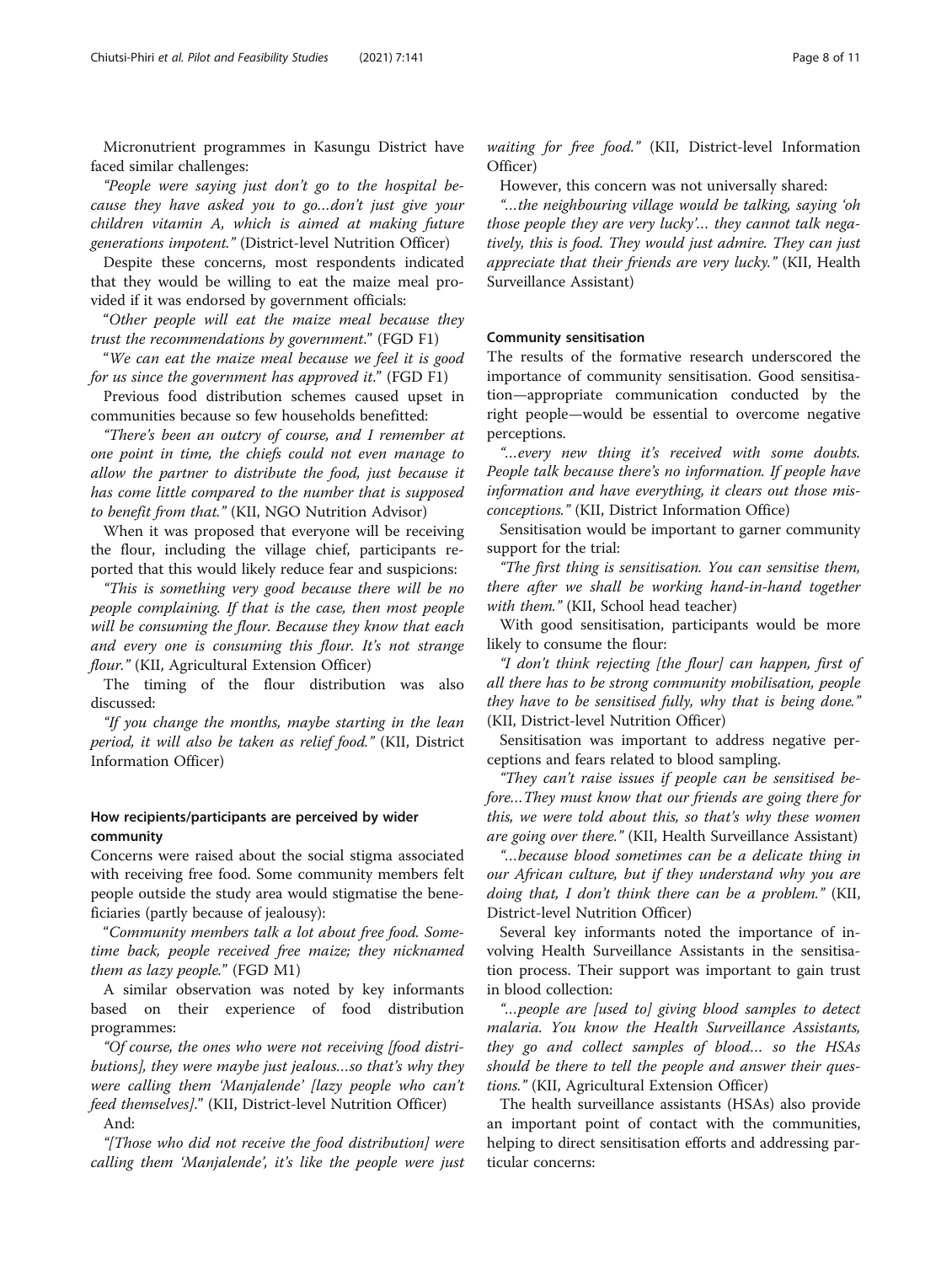"The HSA is the one who works directly with the communities… I think the HSA is the first person who gets information from the household." (KII, District-level Information Officer)

The other key individuals identified for the sensitisation process were those in positions of authority or influence:

"…the chiefs, they are also the ones who can help, because they respect them, so what the chiefs may say to the villagers, the villagers understand very well that our chief is supporting this." (KII, District-level Nutrition Officer).

"The church has to be involved because a large number of people gather there, so it's very easy to distribute the information." (KII, Health Surveillance Assistant)

An important lesson from the gender segregated FGDs was that men, in this patrilocal society, placed more trust in their village headman, whereas women placed more trust in the HSAs with whom they had frequent interactions through antenatal clinics.

"The message on feeding trials will be underrated (anthu akanyozera), if it is disseminated by the village headman alone." (FGD F1)

Participants noted the importance of involving groups who can represent the community during the sensitisation process. The community care group volunteers were cited as an appropriate network:

"They [the community care group volunteers] are the first people I would use…to disseminate information." (KII, Health Surveillance Assistant).

# **Discussion**

The formative research provided valuable information on the feasibility of the AHHA study and guided subsequent decisions on the AHHA trial design and implementation, as follows:

Prior to the formative research, two possible designs were being considered: first, a design where households are randomly allocated to treatment and, second, a cluster-randomised design with villages randomised to treatment. The first design would only be appropriate if households did not share the trial flour with other households. If sharing were frequent and unavoidable, a cluster-randomised design (e.g., at village level) might be more appropriate since this might reduce 'contamination' between treatments; however, a clusterrandomised trial would necessitate a larger sample size than an individually randomised design, which is disadvantageous for ethical and resourcing reasons.

Based on the findings from the formative research, it was decided that randomisation of treatment at the household level would be feasible and appropriate. To reduce the risk of contamination through sharing of flour, we would clearly explain the need to consume the AHHA trial flour at home and to source gifts from their own flour production. To minimise sharing, we decided to provide flour to all households in the study area, not only to those participating in the trial. Specifically, we would purchase control-equivalent, non-biofortified flour and provide it to non-trial households in the same quantities and at the same distribution time points as the trial households. Providing flour to non-participating households would also help disassociate the trial from food distribution programmes that target assistance to impoverished households, which would reduce potential negative social stigma.

Additionally, the timing of the flour distribution was chosen to avoid the 'lean' or 'hungry' season (i.e. December–March), when food aid programmes typically distribute relief food.

The formative research findings informed the decision to distribute flour rather than grain, mainly to reduce the risk of selling. The type of flour selected was granmill due to participants reporting this as their preference for gifts. As found in the FGDs, their preference was likely due to the ability to use *granmill* for porridge (typically consumed at breakfast) in addition to *nsima* (typically consumed at lunch or dinner). This was advantageous from the trial perspective as it would likely increase adherence.

To reduce the risk of running out of flour and to allow households to cater for guests, a decision was made to provide slightly more flour than was required to meet a typical family's energy needs. Specifically, 330 g  $capita^{-1}$  $day^{-1}$  of maize flour was provided for all family members including for children, which was rounded up to the nearest 5 kg at each 2-week distribution time point.

Selling and sharing of flour was a risk, so it was decided to monitor adherence every 2 weeks among participant households, and to discourage selling and sharing of AHHA trial maize flour through community engagement.

Following the formative research findings, trial sensitisation activities were conducted from  $\sim 8$  months prior to recruitment until completion of the endline survey. The formative research findings influenced the decision on which community members to engage in the sensitisation (including HSAs and village headmen), and how best to work with them to conduct community briefings and disseminate information about the trial. Based on the formative research findings, the sensitisation activities also reached villages neighbouring the study area to clearly explain what the trial involved and why they were not selected to participate.

To help address any potential mistrust in the flour, the trial team arranged for community members from participating villages to visit the maize production site during crop production, and at a later date to view the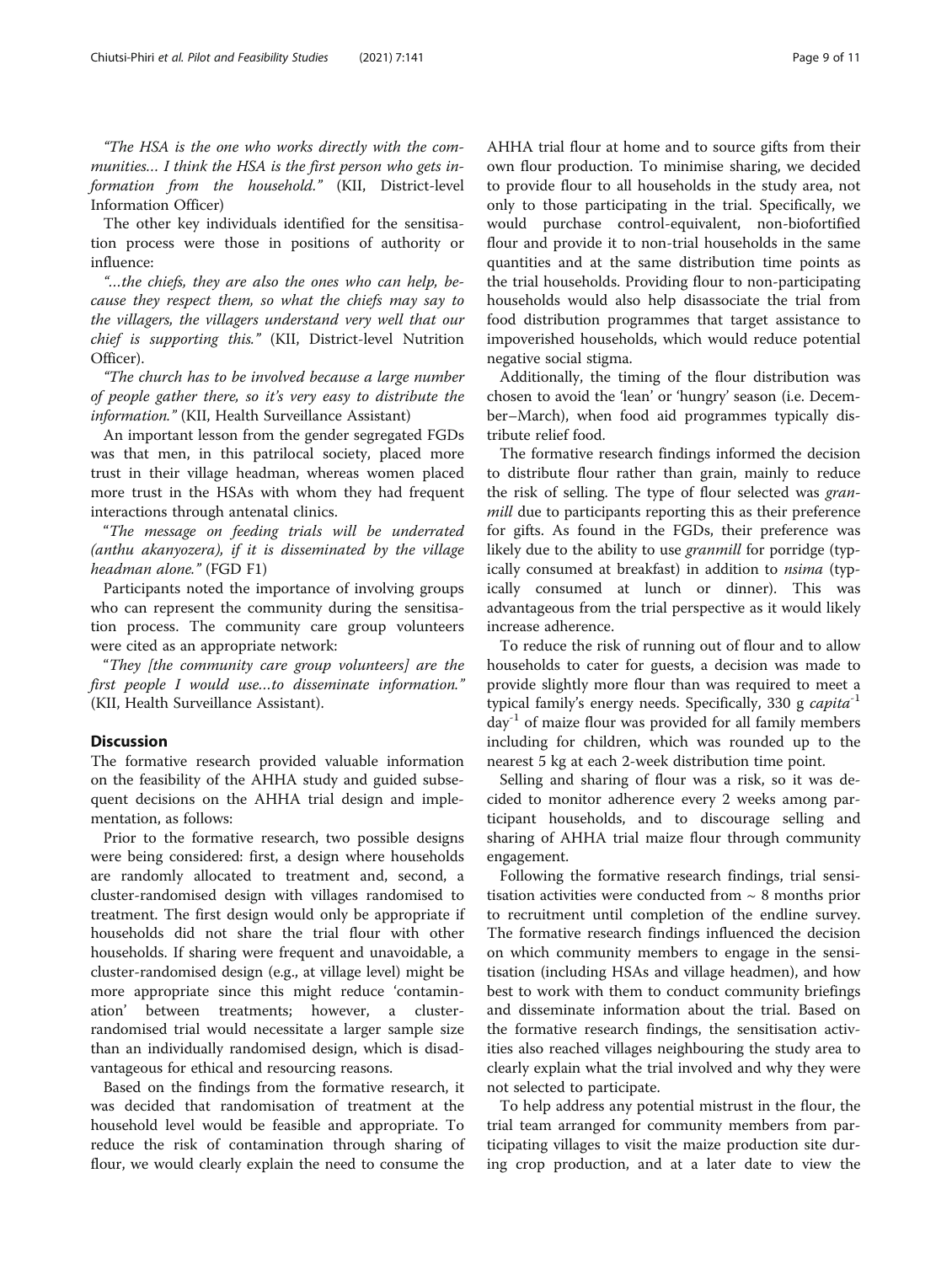<span id="page-9-0"></span>milling and packaging process. A community tasting session was also conducted in the study area prior to the first distribution of flour, with community members and those involved in sensitisation invited to participate. These activities all increased trust in the flour and mitigated risks of negative rumours. In addition, the trial maize flour was packaged in sacks similar to those used for packaging commercial maize meal. These sacks were clearly labelled with the logo for Lilongwe University of Agriculture and Natural Resources, the lead implementing partner.

To ensure trust in blood sampling, the project sensitised the community regarding the amount of blood to be collected at baseline and endline surveys (6 ml) and nurses from the Ministry of Health were recruited to collect the samples. During recruitment for the AHHA trial, research assistants took with them example blood collection vials to demonstrate the volume of blood that would be required. Mobile, tented clinics were set up in public places, which had been identified though community consultation; this was deemed less likely to raise suspicions related to witchcraft compared with collecting blood samples in private houses. The community members were informed that blood samples would only be used to assess micronutrient status, and HIV/other disease status would not be measured.

Sensitisation continued throughout the survey and intervention periods, with members of the trial team engaging regularly with the community, extension workers and volunteers to answer questions, allay concerns or address negative misconceptions. Establishing close and trusted bonds with communities is recognised as an important process for ensuring the successful and ethical conduct of community-based trials [[13\]](#page-10-0), and was very important to the successful implementation of the AHHA trial. Similar findings have been reported in formative research conducted in preparation for a randomised control trial to test biofortified wheat flour, conducted in Pakistan [[12\]](#page-10-0). Community engagement will continue now that the trial is complete, with results of the trial communicated to participants and the wider community.

Strengths of the present study included the mixedmethods approach with questionnaire, FGD and KII components, which gave the study team a rich understanding of potential challenges in delivery of the AHHA trial as well as valuable guidance on addressing these. The separation of male and female FGDs was valuable, and identification of KIs through snowball sampling provided an effective way to gather input from a variety of sources. Conducting the research in the local language with trained research assistants was essential. Finally, conducting the formative research  $\sim$  12 months prior to the implementation of the trial provided sufficient time

to incorporate learnings into decisions on trial delivery and design, including the initiation of sensitisation activities  $\sim$  8 months prior to participant recruitment.

Limitations of the study include the relatively small number of FGDs, although the study team found that thematic saturation was reached. The formative research was conducted near to the AHHA study area, with the aim of providing a relevant population while avoiding influencing potential trial participants. However, it was possible that the views and perceptions of participants in the formative research would differ from participants in the AHHA trial.

# Conclusion

The formative research findings provided valuable information on the feasibility of the AHHA trial, a community-based randomised, controlled trial conducted in rural Malawi, and the findings were used to inform and guide the design and delivery of the trial. The formative research was essential to inform the community sensitisation process for the AHHA trial, since participant fears could be anticipated (e.g. that the flour might affect fertility or that blood sampling may be linked to witchcraft) and the appropriate local agents could be engaged for sensitisation activities (e.g. agriculture and health extension workers, village head men, religious leaders and teachers).

#### **Abbreviations**

AHHA: Addressing Hidden Hunger with Agronomy; EPA: Extension planning area; FGD: Focus group discussion; HIV: Human immunodeficiency virus; HSA: Health surveillance assistant; KII: Key informant interview; TA: Traditional authority

#### Supplementary Information

The online version contains supplementary material available at [https://doi.](https://doi.org/10.1186/s40814-021-00877-1) [org/10.1186/s40814-021-00877-1.](https://doi.org/10.1186/s40814-021-00877-1)

Additional file 1. Household survey questionnaire Additional file 2. Focus Group Discussions: Facilitator's manual Additional file 3. Structured Interview for Key Informants Additional file 4. The TIDieR (Template for Intervention Description and Replication) Checklist\*

#### Acknowledgements

The authors would like to thank the study participants and acknowledge the support provided by the Mthunthama Extension Planning Area Office, Kasungu District, Malawi. We also thank Audrey Banda, Christopher Chitete and Anthony Kamunga for supporting field data collection.

#### Authors' contributions

GP, AK, PN, MS, ZK, LM, J M-B, EA, EF, JS, MB, S L-E, KM, DG and EJ conceived of and designed the study including the development of data collection tools. GP, AK, MS, ZK, LM, KM and EJ conducted training and data collection activities. GP, ZK, LM, EF, JS and EJ analysed the data. All authors contributed to the manuscript. The authors read and approved the final manuscript.

#### Funding

This work was supported, in whole or in part, by the Bill & Melinda Gates Foundation [INV–009129]. Under the grant conditions of the Foundation, a